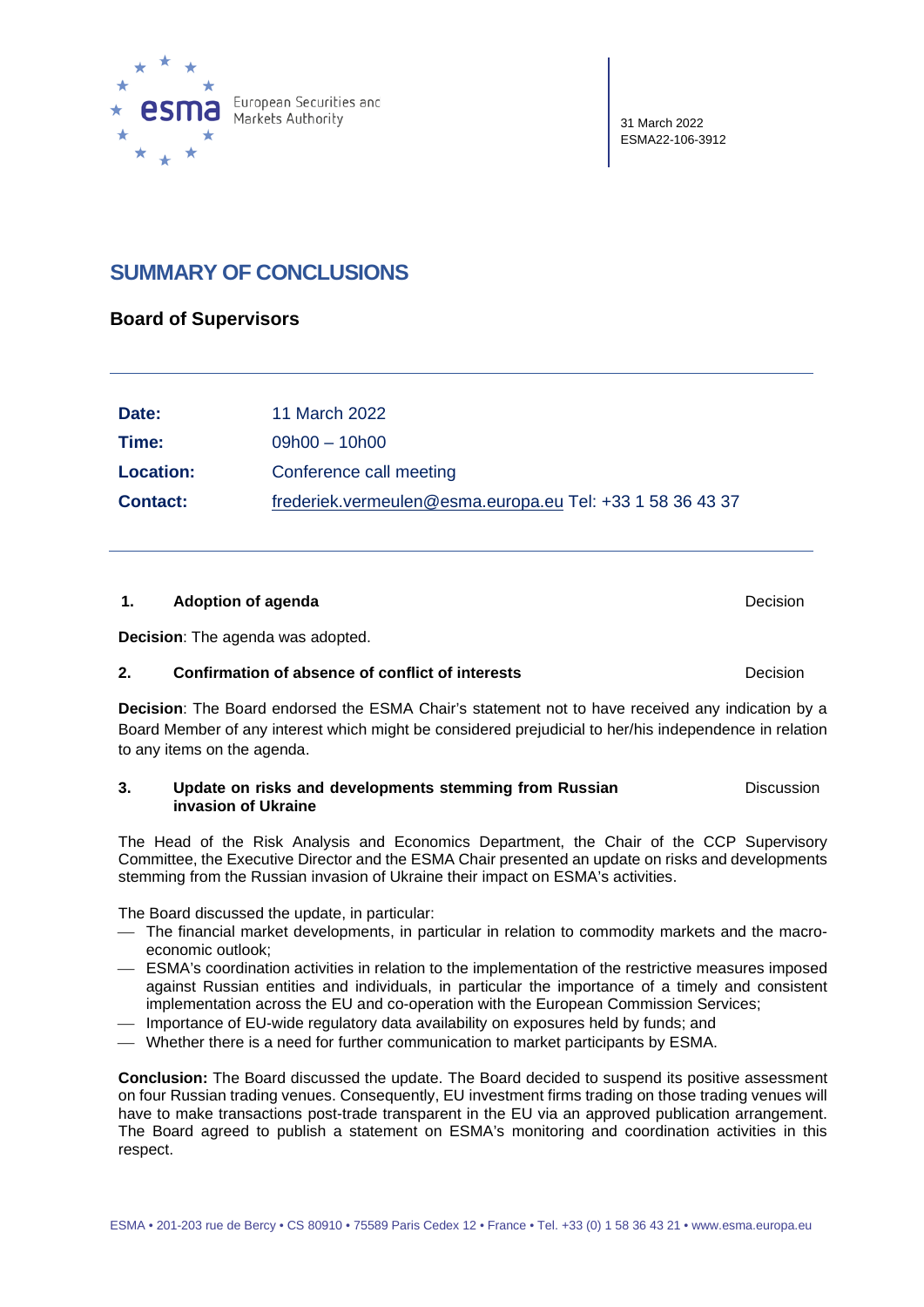

#### 4. A.O.B.

 $\overline{1}$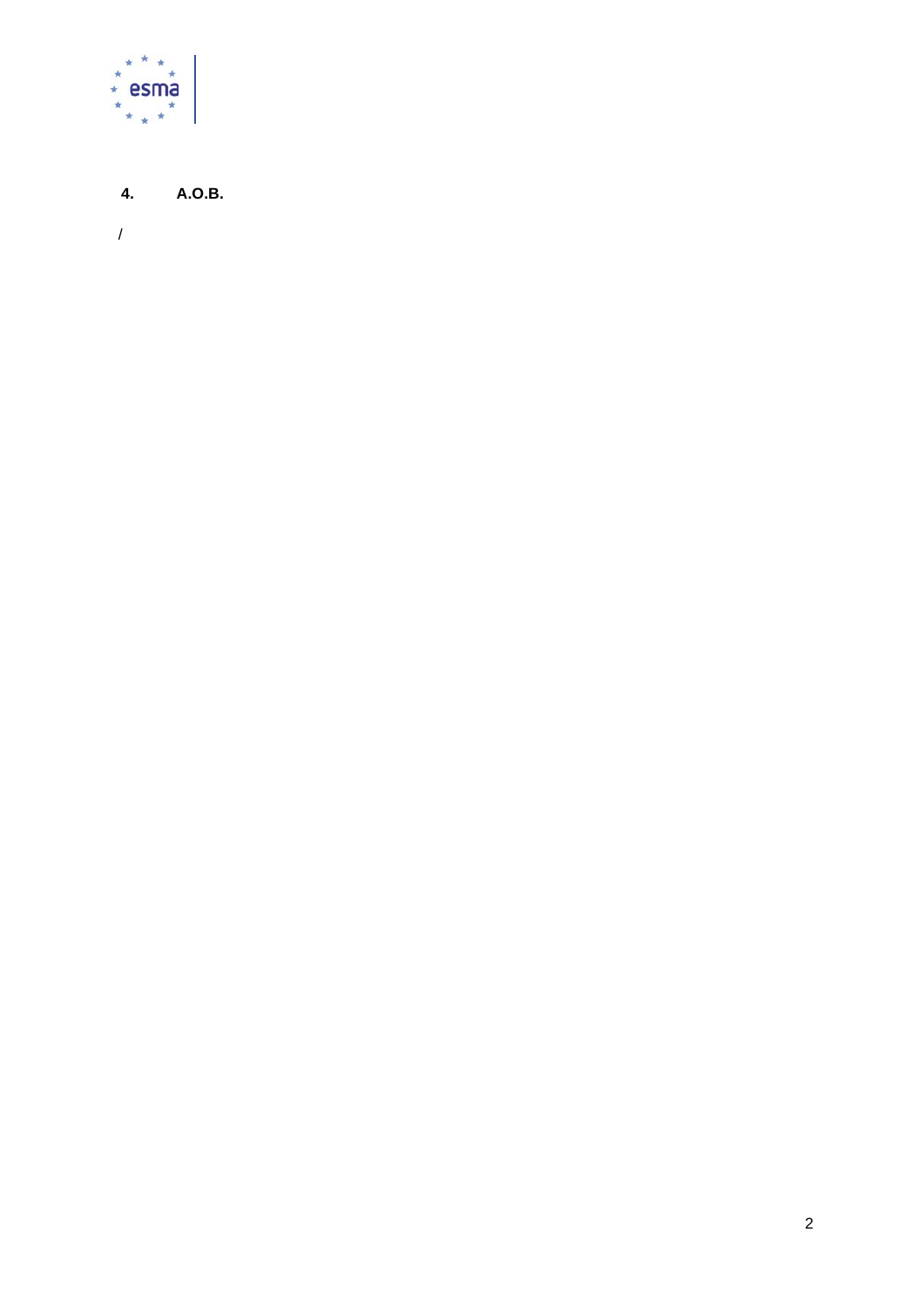

# **Participants list**

## **Voting members**

| <b>Member State</b> | Representative             | <b>Accompanying Person</b> |
|---------------------|----------------------------|----------------------------|
| Belgium             | Jean-Paul Servais          |                            |
| <b>Bulgaria</b>     | Mariyan Ivanov (alternate) |                            |
| Czech Republic      | Karel Juráš (alternate)    |                            |
| Denmark             | Karen Dortea Abelskov      |                            |
| Germany             | Thorsten Pötzsch           |                            |
| Estonia             | Andre Nõmm                 |                            |
| Ireland             | Derville Rowland           |                            |
| Greece              | Vassiliki Lazarakou        |                            |
| Spain               | Rodrigo Buenaventura       |                            |
| France              | Robert Ophèle              |                            |
| Croatia             | Ante Žigman                |                            |
| Italy               | Carlo Comporti (alternate) |                            |
| Cyprus              | George Theocharides        |                            |
| Latvia              | Girts Ruda (alternate)     |                            |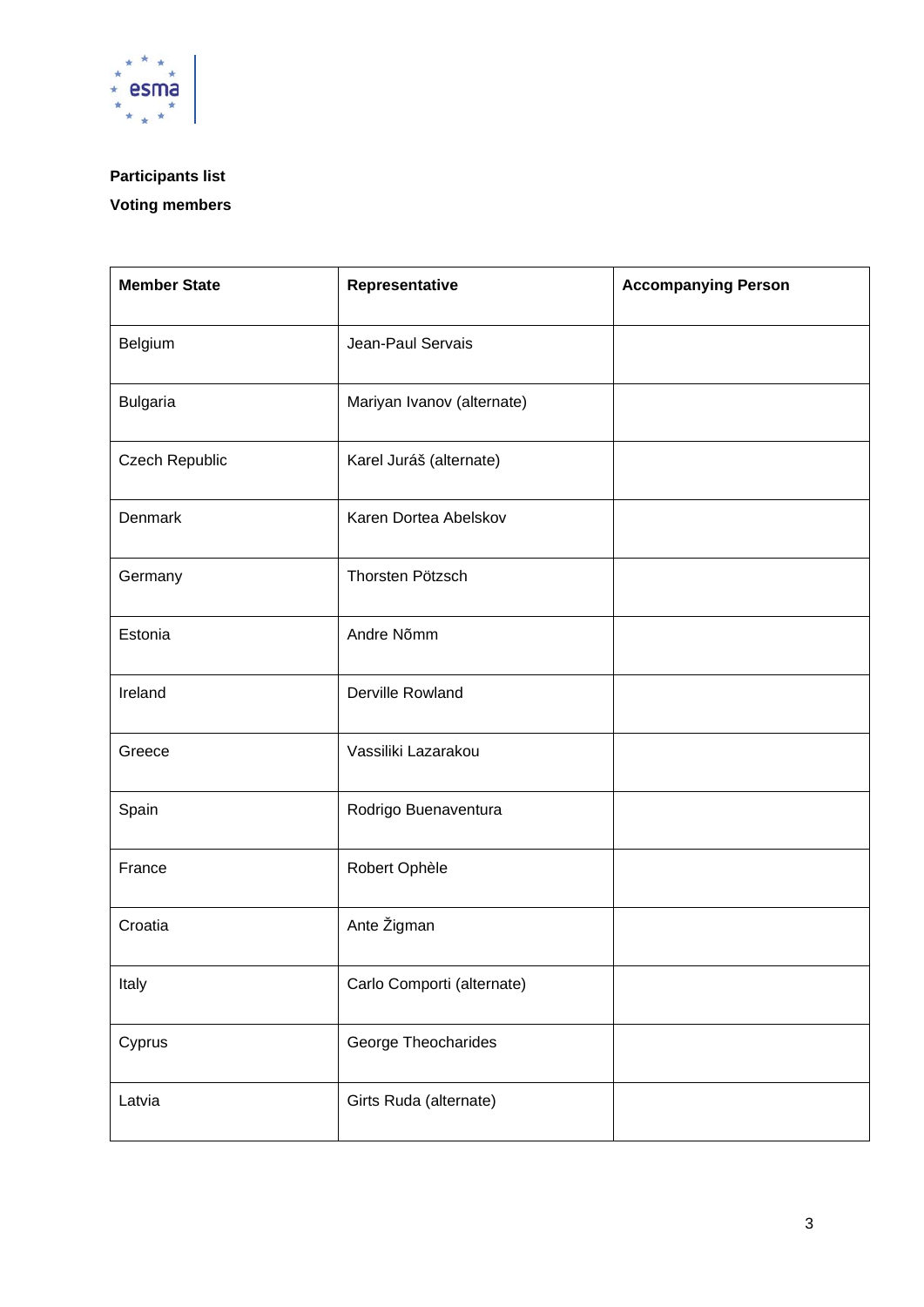

| Lithuania         | Vaidas Cibas (alternate)            |  |
|-------------------|-------------------------------------|--|
| Luxembourg        | <b>Claude Marx</b>                  |  |
| Hungary           | Krisztian Csaky (alternate)         |  |
| Malta             | Lorraine Vella (alernate)           |  |
| Netherlands       | Jos Heuvelman (alternate)           |  |
| Austria           | <b>Eduard Müller</b>                |  |
| Poland            | Agata Gawin (alternate)             |  |
| Portugal          | Tiago dos Santos Matias (alternate) |  |
| Romania           | <b>Gabriel Gradinescu</b>           |  |
| Slovenia          | Anka Čadež                          |  |
| Slovakia          | Peter Tkáč                          |  |
| Finland           | Anneli Tuominen                     |  |
| Sweden            | Susanna Grufman                     |  |
| <b>ESMA Chair</b> | Verena Ross                         |  |

### **Non-voting members**

| <b>European Commission</b> | Ugo Bassi                  |  |
|----------------------------|----------------------------|--|
| EBA                        | Anne Tiedemann (alternate) |  |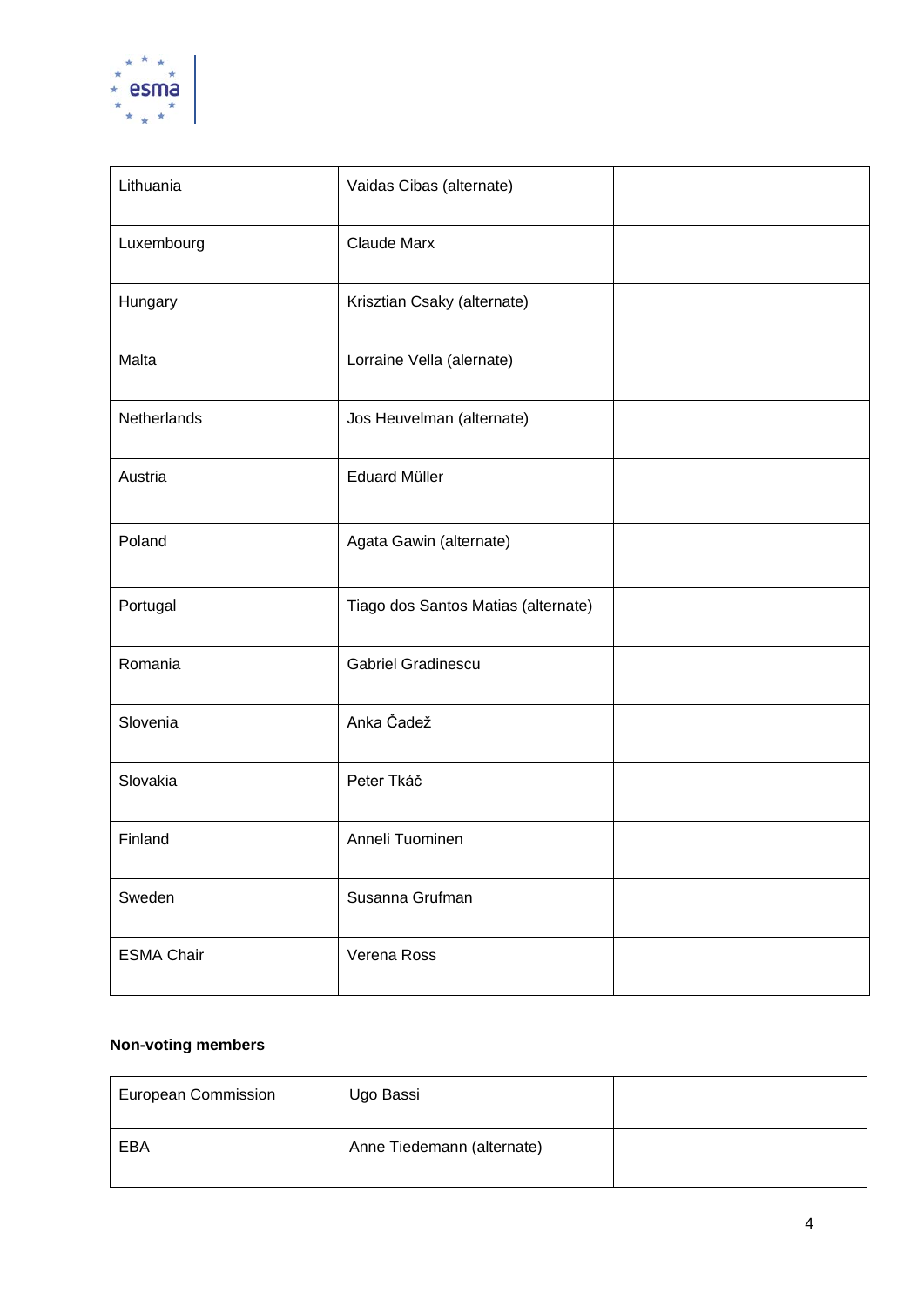

| <b>EIOPA</b>                       | Petr Jakubik (alternate)        |  |
|------------------------------------|---------------------------------|--|
| <b>ESRB</b>                        | Francesco Mazzaferro            |  |
| Iceland                            | Páll Friðriksson (alternate)    |  |
| Liechtenstein                      | Reto Degen (alternate)          |  |
| Norway                             | Anne Merethe Bellamy            |  |
| <b>EFTA Surveillance Authority</b> | Marianne Arvei Moen (alternate) |  |

#### **ESMA**

| <b>Executive Director</b>                          | Natasha Cazenave    |
|----------------------------------------------------|---------------------|
| <b>Summary of Conclusions</b>                      | Frederiek Vermeulen |
| Chair of the CCP Supervisory Committeee            | Klaus Loeber        |
| Head of the Risk Analysis and Economics Department | Steffen Kern        |

Done at Paris on 31 March 2022

Verena Ross

Chair

For the Board of Supervisors